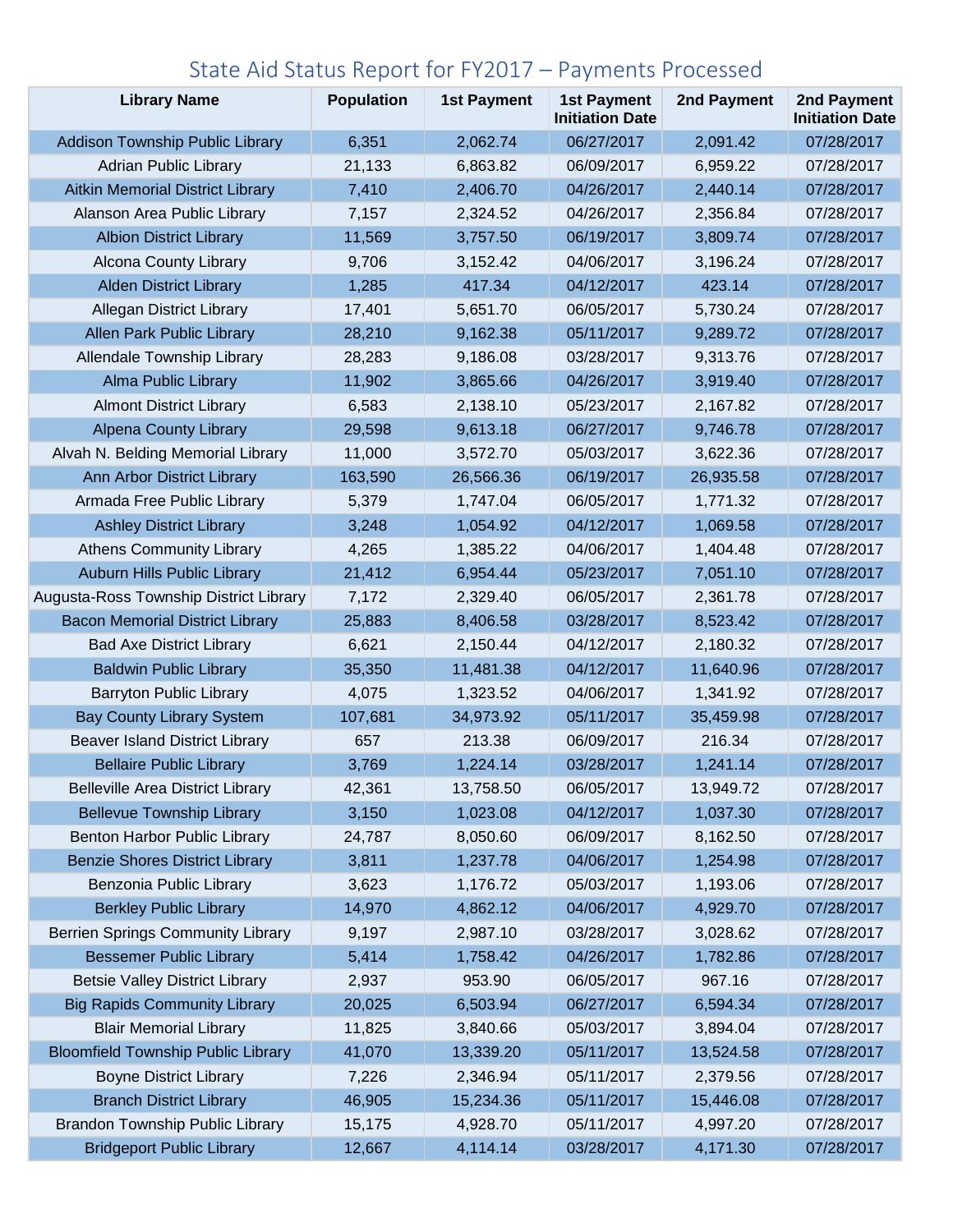| <b>Library Name</b>                             | <b>Population</b> | <b>1st Payment</b> | <b>1st Payment</b><br><b>Initiation Date</b> | 2nd Payment | 2nd Payment<br><b>Initiation Date</b> |
|-------------------------------------------------|-------------------|--------------------|----------------------------------------------|-------------|---------------------------------------|
| <b>Bridgman Public Library</b>                  | 5,883             | 1,910.74           | 05/03/2017                                   | 1,937.30    | 07/28/2017                            |
| <b>Briggs District Library</b>                  | 21,705            | 7,049.60           | 04/26/2017                                   | 7,147.58    | 07/28/2017                            |
| <b>Brighton District Library</b>                | 43,254            | 14,048.54          | 06/05/2017                                   | 14,243.80   | 07/28/2017                            |
| <b>Brown City Public Library</b>                | 4,005             | 1,300.78           | 05/03/2017                                   | 1,318.86    | 07/28/2017                            |
| <b>Buchanan District Library</b>                | 10,090            | 3,277.14           | 04/06/2017                                   | 3,322.68    | 07/28/2017                            |
| <b>Bullard Sanford Memorial Library</b>         | 9,705             | 3,152.10           | 05/03/2017                                   | 3,195.90    | 07/28/2017                            |
| <b>Burr Oak Township Library</b>                | 2,611             | 848.02             | 06/05/2017                                   | 859.80      | 07/28/2017                            |
| Cadillac-Wexford County Public Library          | 35,087            | 11,395.96          | 04/26/2017                                   | 11,554.34   | 07/28/2017                            |
| <b>Calumet Public School Library</b>            | 8,692             | 2,823.08           | 06/09/2017                                   | 2,862.32    | 07/28/2017                            |
| <b>Camden Township Library</b>                  | 4,191             | 1,361.20           | 05/11/2017                                   | 1,380.12    | 07/28/2017                            |
| <b>Canton Public Library</b>                    | 90,173            | 29,287.46          | 04/12/2017                                   | 29,694.50   | 07/28/2017                            |
| <b>Capital Area District Libraries</b>          | 238,859           | 77,579.48          | 06/05/2017                                   | 78,657.70   | 07/28/2017                            |
| Caro Area District Library                      | 11,833            | 3,843.26           | 04/06/2017                                   | 3,896.66    | 07/28/2017                            |
| Carp Lake Township Library                      | 722               | 234.48             | 05/03/2017                                   | 237.74      | 07/28/2017                            |
| <b>Carson City Public Library</b>               | 10,857            | 3,526.26           | 06/19/2017                                   | 3,575.26    | 07/28/2017                            |
| <b>Cass District Library</b>                    | 38,002            | 12,342.74          | 06/09/2017                                   | 12,514.28   | 07/28/2017                            |
| Cedar Springs Public Library                    | 9,467             | 3,074.80           | 06/19/2017                                   | 3,117.52    | 07/28/2017                            |
| <b>Center Line Public Library</b>               | 8,257             | 2,681.80           | 05/11/2017                                   | 2,719.06    | 07/28/2017                            |
| <b>Central Lake District Library</b>            | 3,879             | 1,259.86           | 03/28/2017                                   | 1,277.36    | 07/28/2017                            |
| Charles A. Ransom District Library              | 15,068            | 4,893.96           | 07/14/2017                                   | 4,961.98    | 07/28/2017                            |
| Charlevoix Public Library                       | 9,420             | 3,059.54           | 04/12/2017                                   | 3,102.06    | 07/28/2017                            |
| <b>Charlotte Community Library</b>              | 23,157            | 7,521.20           | 04/06/2017                                   | 7,625.72    | 07/28/2017                            |
| Chase Township Public Library                   | 1,854             | 602.16             | 06/27/2017                                   | 610.52      | 08/01/2017                            |
| Cheboygan Area Public Library                   | 13,894            | 4,512.66           | 06/09/2017                                   | 4,575.36    | 08/01/2017                            |
| <b>Chelsea District Library</b>                 | 15,010            | 4,875.12           | 06/05/2017                                   | 4,942.88    | 08/01/2017                            |
| <b>Chesterfield Township Library</b>            | 43,381            | 14,089.80          | 04/06/2017                                   | 14,285.62   | 08/01/2017                            |
| Chippewa River District Library System          | 51,640            | 16,772.24          | 03/28/2017                                   | 17,005.36   | 08/01/2017                            |
| Clarkston Independence District Library         | 35,563            | 11,550.56          | 05/03/2017                                   | 11,711.10   | 08/01/2017                            |
| Clinton Township Public Library                 | 3,604             | 1,170.54           | 06/27/2017                                   | 1,186.80    | 08/01/2017                            |
| Clinton-Macomb Public Library                   | 169,833           | 55,160.38          | 03/28/2017                                   | 55,927.02   | 08/01/2017                            |
| Coleman Area Library                            | 4,622             | 1,501.18           | 06/09/2017                                   | 1,522.04    | 08/01/2017                            |
| Coloma Public Library                           | 12,982            | 4,216.44           | 05/03/2017                                   | 4,275.04    | 08/01/2017                            |
| <b>Colon Township Library</b>                   | 3,803             | 1,235.18           | 06/09/2017                                   | 1,252.34    | 08/01/2017                            |
| Columbia Township Library                       | 2,373             | 770.72             | 06/27/2017                                   | 781.44      | 08/01/2017                            |
| <b>Commerce Township Community</b><br>Library   | 40,186            | 13,052.08          | 06/19/2017                                   | 13,233.48   | 08/01/2017                            |
| <b>Community District Library</b>               | 28,263            | 9,179.58           | 04/26/2017                                   | 9,307.16    | 08/01/2017                            |
| <b>Comstock Township Library</b>                | 14,854            | 4,824.46           | 04/06/2017                                   | 4,891.50    | 08/01/2017                            |
| <b>Constantine Township Library</b>             | 4,986             | 1,619.40           | 06/19/2017                                   | 1,641.90    | 08/01/2017                            |
| Coopersville Area District Library              | 11,862            | 3,852.68           | 04/06/2017                                   | 3,906.22    | 08/01/2017                            |
| <b>Cromaine District Library</b>                | 26,391            | 8,571.58           | 04/06/2017                                   | 8,690.70    | 08/01/2017                            |
| <b>Crooked Tree District Library</b>            | 3,953             | 1,283.90           | 04/06/2017                                   | 1,301.74    | 08/01/2017                            |
| <b>Croton Township Library</b>                  | 3,228             | 1,048.42           | 03/28/2017                                   | 1,062.98    | 08/01/2017                            |
| <b>Crystal Falls District Community Library</b> | 3,453             | 1,121.50           | 04/26/2017                                   | 1,137.08    | 08/01/2017                            |
| <b>Curtis Township Library</b>                  | 1,236             | 401.44             | 03/28/2017                                   | 407.02      | 08/01/2017                            |
| Darcy Library of Beulah                         | 3,179             | 1,032.50           | 06/19/2017                                   | 1,046.86    | 08/01/2017                            |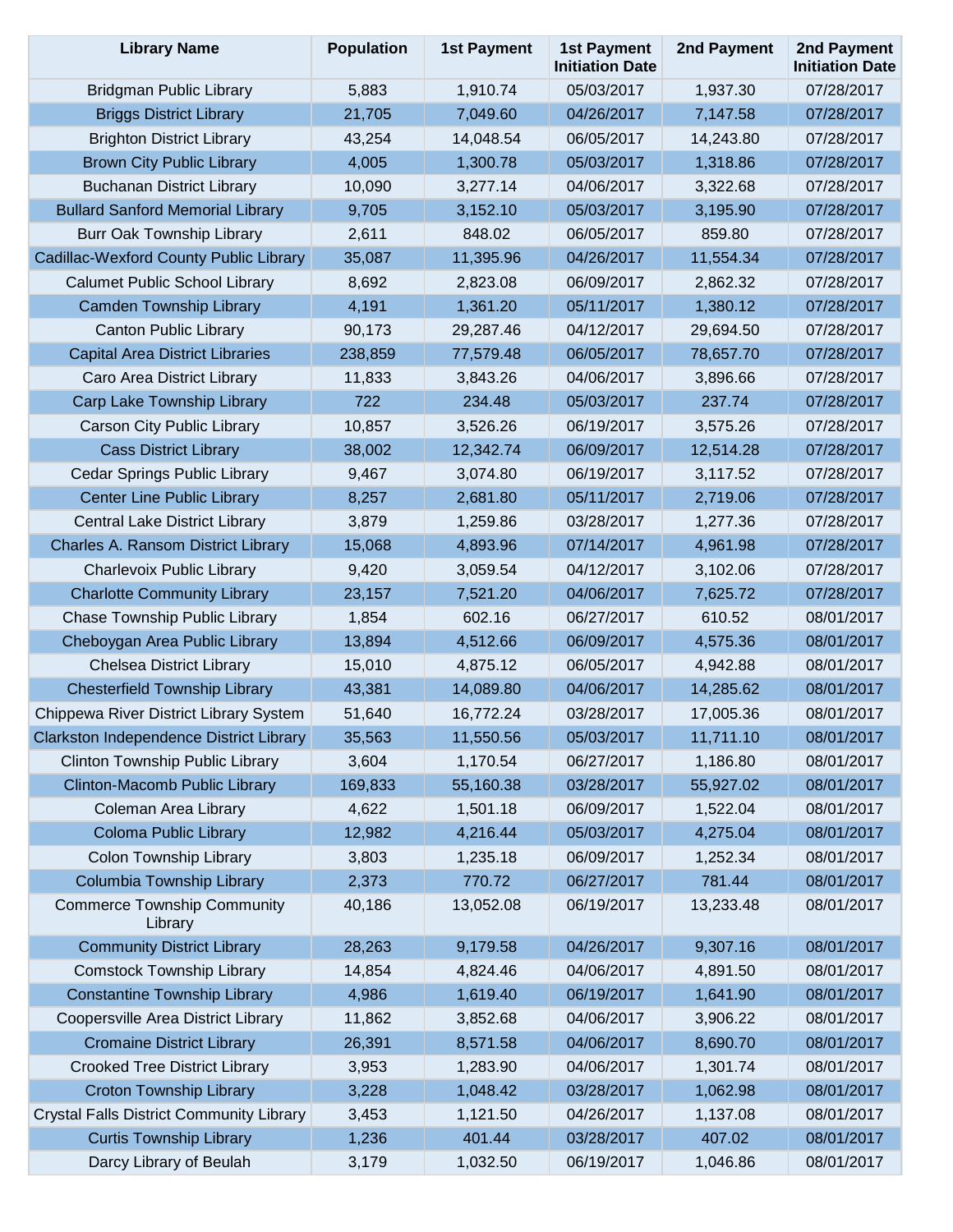| <b>Library Name</b>                               | <b>Population</b> | <b>1st Payment</b> | <b>1st Payment</b><br><b>Initiation Date</b> | 2nd Payment | 2nd Payment<br><b>Initiation Date</b> |
|---------------------------------------------------|-------------------|--------------------|----------------------------------------------|-------------|---------------------------------------|
|                                                   |                   |                    |                                              |             |                                       |
| Dearborn Heights City Libraries                   | 57,774            | 18,764.52          | 06/27/2017                                   | 19,025.32   | 08/01/2017                            |
| Dearborn Public Library                           | 98,153            | 31,879.30          | 06/27/2017                                   | 32,322.36   | 08/01/2017                            |
| Deckerville Public Library                        | 4,514             | 1,466.10           | 05/23/2017                                   | 1,486.48    | 08/01/2017                            |
| Delta Township District Library                   | 32,799            | 10,652.84          | 04/26/2017                                   | 10,800.90   | 08/01/2017                            |
| <b>Delton District Library</b>                    | 10,021            | 3,254.74           | 04/06/2017                                   | 3,299.96    | 08/01/2017                            |
| DeTour Area School and Public Library             | 2,190             | 711.28             | 06/05/2017                                   | 721.18      | 08/01/2017                            |
| <b>Detroit Public Library</b>                     | 713,777           | 231,829.04         | 05/23/2017                                   | 235,051.04  | 08/01/2017                            |
| <b>DeWitt District Library</b>                    | 32,140            | 10,438.80          | 06/19/2017                                   | 10,583.88   | 08/01/2017                            |
| <b>Dexter District Library</b>                    | 19,591            | 6,363.00           | 06/19/2017                                   | 6,451.42    | 08/01/2017                            |
| <b>Dickinson County Library</b>                   | 26,168            | 8,499.14           | 06/19/2017                                   | 8,617.26    | 08/01/2017                            |
| Dorothy Hull Library - Windsor<br>Township        | 6,838             | 2,220.92           | 06/19/2017                                   | 2,251.78    | 08/01/2017                            |
| Dorr Township Library                             | 7,439             | 2,416.12           | 03/28/2017                                   | 2,449.70    | 08/01/2017                            |
| <b>Dowagiac District Library</b>                  | 13,306            | 4,321.68           | 06/27/2017                                   | 4,381.74    | 08/01/2017                            |
| Dowling Public Library                            | 4,869             | 1,581.40           | 04/26/2017                                   | 1,603.38    | 08/01/2017                            |
| Dryden Township Library                           | 4,768             | 1,548.60           | 05/23/2017                                   | 1,570.12    | 08/01/2017                            |
| <b>East Lansing Public Library</b>                | 48,579            | 15,778.06          | 06/27/2017                                   | 15,997.34   | 08/01/2017                            |
| <b>Eastpointe Memorial Library</b>                | 32,442            | 10,536.90          | 06/09/2017                                   | 10,683.34   | 08/01/2017                            |
| Eaton Rapids Public Library                       | 12,670            | 4,115.10           | 05/23/2017                                   | 4,172.30    | 08/01/2017                            |
| <b>Eau Claire District Library</b>                | 7,392             | 2,400.86           | 05/23/2017                                   | 2,434.22    | 08/01/2017                            |
| <b>Ecorse Public Library</b>                      | 9,512             | 3,089.42           | 07/14/2017                                   | 3,132.34    | 08/01/2017                            |
| <b>Elk Rapids District Library</b>                | 5,432             | 1,764.26           | 05/11/2017                                   | 1,788.78    | 08/01/2017                            |
| <b>Elk Township Library</b>                       | 2,769             | 899.34             | 05/03/2017                                   | 911.84      | 08/01/2017                            |
| <b>Elsie Public Library</b>                       | 3,738             | 1,214.06           | 04/06/2017                                   | 1,230.94    | 08/01/2017                            |
| Escanaba Public Library                           | 25,830            | 8,389.36           | 06/19/2017                                   | 8,505.96    | 08/01/2017                            |
| <b>Evart Public Library</b>                       | 7,717             | 2,506.40           | 04/12/2017                                   | 2,541.24    | 08/01/2017                            |
| <b>Fairgrove District Library</b>                 | 3,112             | 1,010.74           | 05/11/2017                                   | 1,024.80    | 08/01/2017                            |
| <b>Farmington Community Library</b>               | 90,112            | 29,267.64          | 06/09/2017                                   | 29,674.42   | 08/01/2017                            |
| Fennville District Library                        | 14,230            | 4,621.78           | 04/12/2017                                   | 4,686.02    | 08/01/2017                            |
| Ferndale Area District Library                    | 19,900            | 6,463.36           | 06/19/2017                                   | 6,553.18    | 08/01/2017                            |
| Fife Lake Public Library                          | 2,791             | 906.48             | 06/09/2017                                   | 919.08      | 08/01/2017                            |
| <b>Flat River Community Library</b>               | 17,626            | 5,724.78           | 06/09/2017                                   | 5,804.34    | 08/01/2017                            |
| Flat Rock Public Library                          | 13,167            | 4,276.52           | 06/19/2017                                   | 4,335.96    | 08/01/2017                            |
| <b>Flint Public Library</b>                       | 102,434           | 33,269.74          | 06/05/2017                                   | 33,732.12   | 08/01/2017                            |
| Forsyth Township Public Library                   | 6,164             | 2,002.00           | 05/03/2017                                   | 2,029.84    | 08/01/2017                            |
| <b>Fowlerville District Library</b>               | 17,068            | 5,543.54           | 03/28/2017                                   | 5,620.58    | 08/01/2017                            |
| Frankenmuth James E. Wickson District<br>Library  | 7,824             | 2,541.16           | 04/06/2017                                   | 2,576.48    | 08/01/2017                            |
| <b>Franklin Public Library</b>                    | 3,150             | 1,023.08           | 05/11/2017                                   | 1,037.30    | 08/01/2017                            |
| <b>Fraser Public Library</b>                      | 14,480            | 4,702.98           | 05/23/2017                                   | 4,768.34    | 08/01/2017                            |
| <b>Freeport District Library</b>                  | 5,641             | 1,832.14           | 04/12/2017                                   | 1,857.60    | 08/01/2017                            |
| Fremont Area District Library                     | 13,326            | 4,328.16           | 06/05/2017                                   | 4,388.32    | 08/01/2017                            |
| Galesburg/Charleston Memorial District<br>Library | 9,476             | 3,077.72           | 05/11/2017                                   | 3,120.50    | 08/01/2017                            |
| Galien Township Public Library                    | 3,043             | 988.34             | 04/26/2017                                   | 1,002.06    | 08/01/2017                            |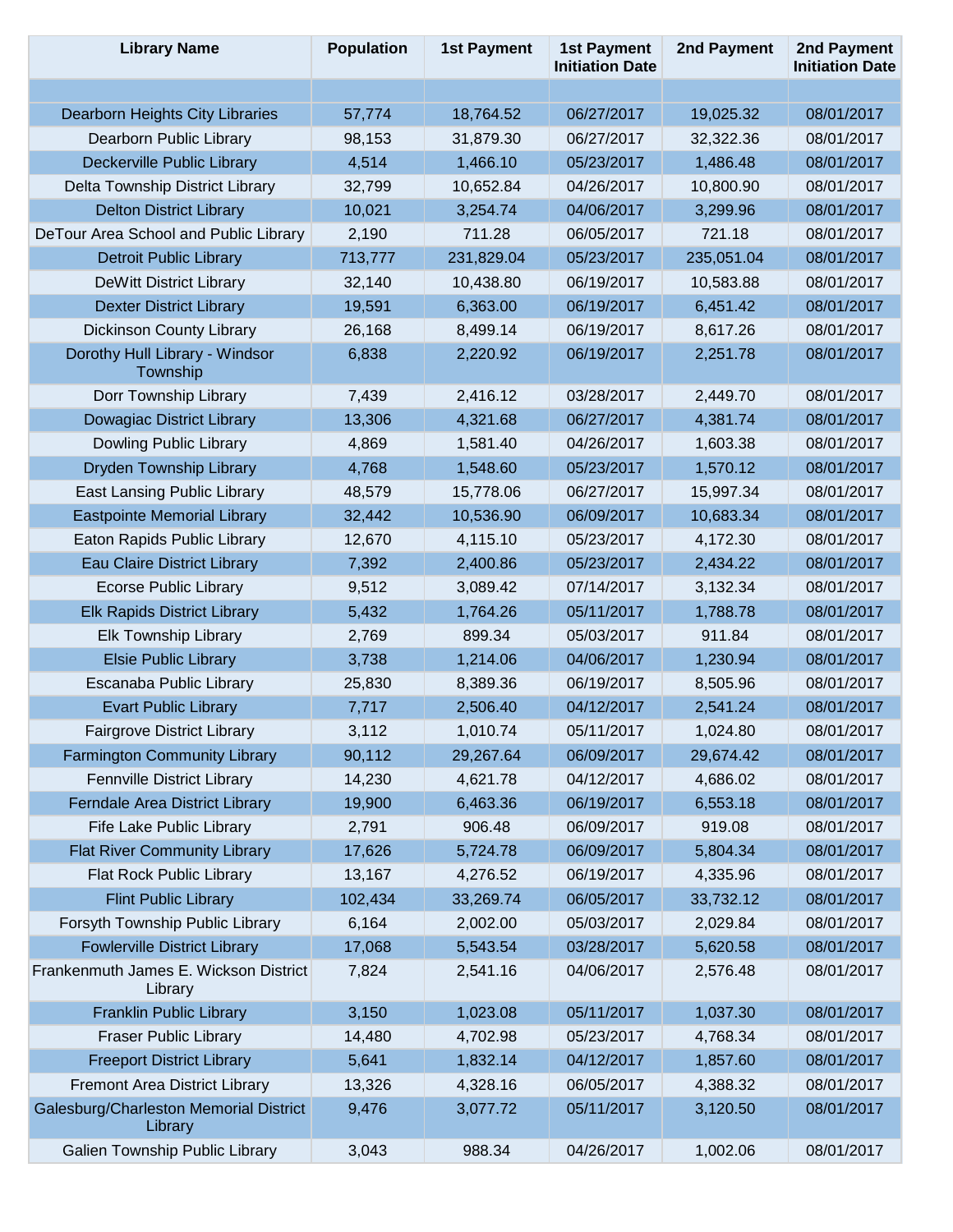| <b>Library Name</b>                           | <b>Population</b> | <b>1st Payment</b> | <b>1st Payment</b><br><b>Initiation Date</b> | 2nd Payment | 2nd Payment<br><b>Initiation Date</b> |
|-----------------------------------------------|-------------------|--------------------|----------------------------------------------|-------------|---------------------------------------|
|                                               |                   |                    |                                              |             |                                       |
| <b>Garden City Public Library</b>             | 27,692            | 8,994.14           | 04/26/2017                                   | 9,119.14    | 08/02/2017                            |
| Gary Byker Memorial Library of<br>Hudsonville | 10,579            | 3,435.96           | 05/03/2017                                   | 3,483.72    | 08/02/2017                            |
| <b>Genesee District Library</b>               | 332,567           | 108,015.10         | 04/12/2017                                   | 109,516.30  | 08/02/2017                            |
| George W. Spindler Memorial Library           | 2,047             | 664.84             | 06/05/2017                                   | 674.08      | 08/02/2017                            |
| Georgetown Township Public Library            | 46,985            | 15,260.34          | 06/19/2017                                   | 15,472.44   | 08/02/2017                            |
| Gladstone School & Public Library             | 11,239            | 3,650.32           | 04/12/2017                                   | 3,701.06    | 08/02/2017                            |
| <b>Gladwin County District Library</b>        | 25,692            | 8,344.54           | 06/05/2017                                   | 8,460.52    | 08/02/2017                            |
| Glen Lake Community Library                   | 3,650             | 1,185.48           | 07/06/2017                                   | 1,201.96    | 08/02/2017                            |
| <b>Goodland Township Library</b>              | 1,828             | 593.70             | 04/12/2017                                   | 601.96      | 08/02/2017                            |
| Grace A. Dow Memorial Library                 | 76,707            | 24,913.80          | 05/23/2017                                   | 25,260.06   | 08/02/2017                            |
| <b>Grand Ledge Area District Library</b>      | 15,959            | 5,183.34           | 06/27/2017                                   | 5,255.38    | 08/02/2017                            |
| <b>Grand Rapids Public Library</b>            | 188,040           | 61,073.88          | 03/28/2017                                   | 61,922.70   | 08/02/2017                            |
| <b>Grant Area District Library</b>            | 8,891             | 2,887.72           | 06/09/2017                                   | 2,927.84    | 08/02/2017                            |
| <b>Grosse Pointe Public Library</b>           | 51,133            | 16,607.58          | 06/19/2017                                   | 16,838.40   | 08/02/2017                            |
| <b>Hackley Public Library</b>                 | 40,898            | 13,283.34          | 06/19/2017                                   | 13,467.94   | 08/02/2017                            |
| Hamburg Township Library                      | 21,165            | 6,874.22           | 03/28/2017                                   | 6,969.76    | 08/02/2017                            |
| Hamtramck Public Library                      | 22,423            | 7,282.80           | 06/27/2017                                   | 7,384.02    | 08/02/2017                            |
| Hancock School Public Library                 | 6,831             | 2,218.64           | 06/09/2017                                   | 2,249.48    | 08/02/2017                            |
| Harbor Beach Area District Library            | 6,119             | 1,987.40           | 04/06/2017                                   | 2,015.02    | 08/02/2017                            |
| Harper Woods Public Library                   | 14,236            | 4,623.72           | 05/11/2017                                   | 4,688.00    | 08/02/2017                            |
| <b>Harrison District Library</b>              | 11,639            | 3,780.24           | 03/28/2017                                   | 3,832.78    | 08/02/2017                            |
| Harrison Township Public Library              | 24,587            | 7,985.66           | 03/28/2017                                   | 8,096.64    | 07/26/2017                            |
| Hart Area Public Library                      | 8,133             | 2,641.52           | 05/23/2017                                   | 2,678.24    | 08/02/2017                            |
| <b>Hartford Public Library</b>                | 6,582             | 2,137.78           | 05/23/2017                                   | 2,167.48    | 08/02/2017                            |
| <b>Hastings Public Library</b>                | 13,233            | 4,297.96           | 05/03/2017                                   | 4,357.70    | 08/02/2017                            |
| Hazel Park Memorial Library                   | 16,422            | 5,333.72           | 06/09/2017                                   | 5,407.86    | 08/02/2017                            |
| Henika District Library                       | 7,135             | 2,317.38           | 06/27/2017                                   | 2,349.58    | 08/02/2017                            |
| <b>Herrick District Library</b>               | 102,423           | 33,266.16          | 04/06/2017                                   | 33,728.50   | 08/02/2017                            |
| <b>Hesperia Community Library</b>             | 5,933             | 1,926.98           | 06/09/2017                                   | 1,953.76    | 08/02/2017                            |
| <b>Highland Township Public Library</b>       | 19,202            | 6,236.64           | 06/19/2017                                   | 6,323.32    | 08/02/2017                            |
| <b>Hillsdale Community Library</b>            | 11,870            | 3,855.28           | 04/06/2017                                   | 3,908.86    | 08/02/2017                            |
| <b>Holly Township Library</b>                 | 23,088            | 7,498.78           | 05/11/2017                                   | 7,603.00    | 08/02/2017                            |
| Home Township Library                         | 4,220             | 1,370.62           | 04/06/2017                                   | 1,389.66    | 08/02/2017                            |
| <b>Homer Public Library</b>                   | 3,926             | 1,275.12           | 04/12/2017                                   | 1,292.84    | 08/02/2017                            |
| <b>Hopkins District Library</b>               | 4,610             | 1,497.28           | 06/09/2017                                   | 1,518.10    | 08/02/2017                            |
| Houghton Lake Public Library                  | 15,322            | 4,976.46           | 03/28/2017                                   | 5,045.62    | 08/02/2017                            |
| <b>Howard Miller Library</b>                  | 22,519            | 7,313.98           | 06/19/2017                                   | 7,415.64    | 08/02/2017                            |
| <b>Howe Memorial Library</b>                  | 5,531             | 1,796.42           | 03/28/2017                                   | 1,821.38    | 08/02/2017                            |
| <b>Howell Carnegie District Library</b>       | 52,529            | 17,060.98          | 06/09/2017                                   | 17,298.10   | 08/02/2017                            |
| Hudson Carnegie District Library              | 5,107             | 1,658.70           | 06/27/2017                                   | 1,681.76    | 08/02/2017                            |
| Huntington Woods Public Library               | 8,764             | 2,846.46           | 05/23/2017                                   | 2,886.02    | 08/02/2017                            |
| Indian River Area Library                     | 3,038             | 986.70             | 03/28/2017                                   | 1,000.42    | 08/02/2017                            |
| Interlochen Public Library                    | 5,784             | 1,878.58           | 06/09/2017                                   | 1,904.70    | 08/02/2017                            |
| Ionia Community Library                       | 21,871            | 7,103.52           | 03/28/2017                                   | 7,202.24    | 08/02/2017                            |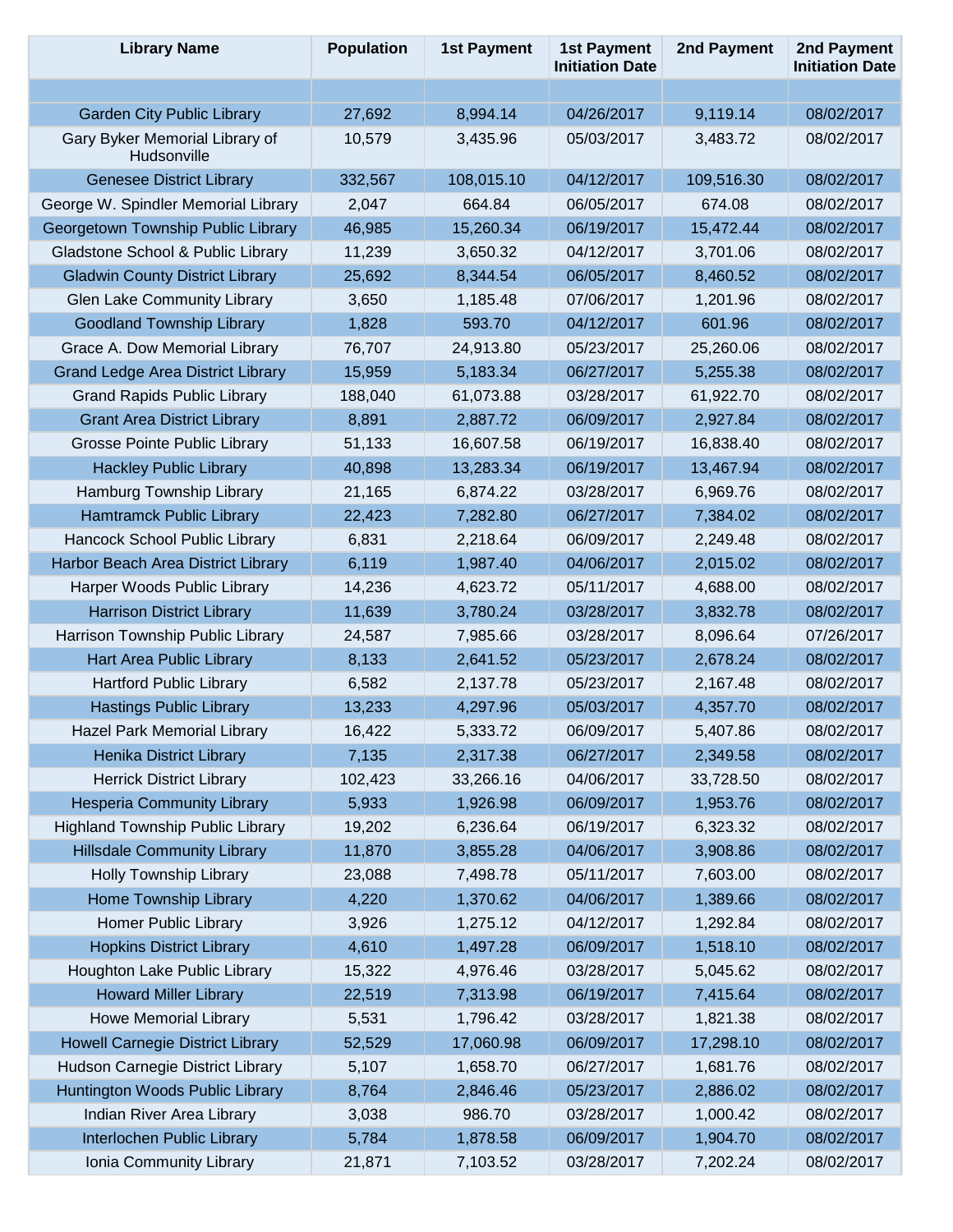| <b>Library Name</b>                          | <b>Population</b> | <b>1st Payment</b> | <b>1st Payment</b><br><b>Initiation Date</b> | 2nd Payment | 2nd Payment<br><b>Initiation Date</b> |
|----------------------------------------------|-------------------|--------------------|----------------------------------------------|-------------|---------------------------------------|
|                                              |                   |                    |                                              |             |                                       |
| Iosco-Arenac District Library                | 41,786            | 13,571.74          | 06/09/2017                                   | 13,760.38   | 08/02/2017                            |
| Ironwood Carnegie Library                    | 5,713             | 1,855.52           | 06/27/2017                                   | 1,881.32    | 08/02/2017                            |
| Ishpeming Carnegie Public Library            | 13,600            | 4,417.16           | 05/11/2017                                   | 4,478.56    | 08/02/2017                            |
| J. C. Wheeler Public Library                 | 6,443             | 2,092.62           | 06/09/2017                                   | 2,121.70    | 08/02/2017                            |
| <b>Jackson District Library</b>              | 160,248           | 52,047.26          | 06/19/2017                                   | 52,770.62   | 08/02/2017                            |
| Jacquelin E. Opperman Memorial<br>Library    | 4,080             | 1,325.14           | 04/12/2017                                   | 1,343.56    | 08/02/2017                            |
| Jonesville District Library                  | 5,210             | 1,692.16           | 05/03/2017                                   | 1,715.68    | 08/02/2017                            |
| Jordan Valley District Library               | 6,997             | 2,272.56           | 05/11/2017                                   | 2,304.14    | 08/02/2017                            |
| Kalamazoo Public Library                     | 116,445           | 37,820.40          | 06/27/2017                                   | 38,346.02   | 08/02/2017                            |
| Kalkaska County Library                      | 17,153            | 5,571.14           | 05/11/2017                                   | 5,648.58    | 08/02/2017                            |
| <b>Kent District Library</b>                 | 395,660           | 128,507.20         | 05/11/2017                                   | 130,293.20  | 08/02/2017                            |
| L'Anse Area School-Public Library            | 4,437             | 1,441.10           | 07/06/2017                                   | 1,461.12    | 08/02/2017                            |
| Laingsburg Public Library                    | 9,555             | 3,103.38           | 06/27/2017                                   | 3,146.50    | 08/02/2017                            |
| Lake Linden-Hubbell School/Public<br>Library | 3,730             | 1,211.46           | 05/11/2017                                   | 1,228.30    | 08/02/2017                            |
| Lake Odessa Community Library                | 4,168             | 1,353.72           | 03/28/2017                                   | 1,372.54    | 08/02/2017                            |
| <b>Lapeer District Library</b>               | 60,006            | 19,489.46          | 06/27/2017                                   | 19,760.32   | 08/02/2017                            |
| Lawrence Memorial Public Library             | 2,735             | 888.30             | 07/06/2017                                   | 900.64      | 08/02/2017                            |
| Lawton Public Library                        | 1,900             | 617.10             | 05/23/2017                                   | 625.68      | 08/02/2017                            |
| Leanna Hicks Public Library of Inkster       | 25,369            | 8,239.64           | 06/27/2017                                   | 8,354.16    | 08/02/2017                            |
| Leelanau Township Library                    | 2,027             | 658.34             | 05/03/2017                                   | 667.50      | 08/02/2017                            |
| Leighton Township Library                    | 4,934             | 1,602.52           | 06/09/2017                                   | 1,624.78    | 08/02/2017                            |
| Leland Township Public Library               | 5,857             | 1,902.30           | 07/06/2017                                   | 1,928.74    | 08/02/2017                            |
| Lenawee District Library                     | 40,771            | 13,242.08          | 04/06/2017                                   | 13,426.12   | 08/02/2017                            |
| Lenox Township Library                       | 10,470            | 3,400.56           | 06/27/2017                                   | 3,447.82    | 08/02/2017                            |
| <b>LeRoy Community Library</b>               | 2,585             | 839.58             | 06/09/2017                                   | 851.24      | 08/02/2017                            |
| Lincoln Park Public Library                  | 38,144            | 12,388.86          | 07/06/2017                                   | 12,561.04   | 08/02/2017                            |
| Lincoln Township Public Library              | 22,258            | 7,229.22           | 05/03/2017                                   | 7,329.68    | 08/02/2017                            |
| <b>Litchfield District Library</b>           | 2,372             | 770.40             | 06/27/2017                                   | 781.10      | 08/02/2017                            |
| Livonia Public Library                       | 96,942            | 31,485.98          | 04/26/2017                                   | 31,923.58   | 08/02/2017                            |
| Lois Wagner Memorial Library                 | 11,581            | 3,761.40           | 04/06/2017                                   | 3,813.68    | 08/02/2017                            |
| <b>Loutit District Library</b>               | 35,540            | 11,543.10          | 03/28/2017                                   | 11,703.52   | 08/02/2017                            |
| Luther Area Public Library                   | 4,141             | 1,344.96           | 04/12/2017                                   | 1,363.64    | 08/02/2017                            |
| Lyon Township Public Library                 | 14,545            | 4,724.08           | 04/26/2017                                   | 4,789.74    | 08/02/2017                            |
| Lyons Township District Library              | 3,667             | 1,191.00           | 06/19/2017                                   | 1,207.56    | 08/02/2017                            |
| M. Alice Chapin Memorial Library             | 3,755             | 1,219.58           | 04/26/2017                                   | 1,236.54    | 08/02/2017                            |
| MacDonald Public Library                     | 13,452            | 4,369.10           | 06/19/2017                                   | 4,429.82    | 08/02/2017                            |
| Mackinac Island Public Library               | 492               | 159.78             | 05/23/2017                                   | 162.00      | 08/02/2017                            |
| Mackinaw Area Public Library                 | 5,068             | 1,646.04           | 06/19/2017                                   | 1,668.92    | 08/02/2017                            |
| Madison Heights Public Library               | 29,694            | 9,644.36           | 06/19/2017                                   | 9,778.40    | 08/02/2017                            |
| Mancelona Township Library                   | 4,968             | 1,613.56           | 06/27/2017                                   | 1,635.98    | 08/02/2017                            |
| <b>Manchester District Library</b>           | 7,312             | 2,374.86           | 06/05/2017                                   | 2,407.88    | 08/02/2017                            |
| Manistee County Library                      | 22,995            | 7,468.58           | 06/27/2017                                   | 7,572.38    | 08/02/2017                            |
| Manistique School & Public Library           | 8,344             | 2,710.06           | 06/05/2017                                   | 2,747.72    | 08/02/2017                            |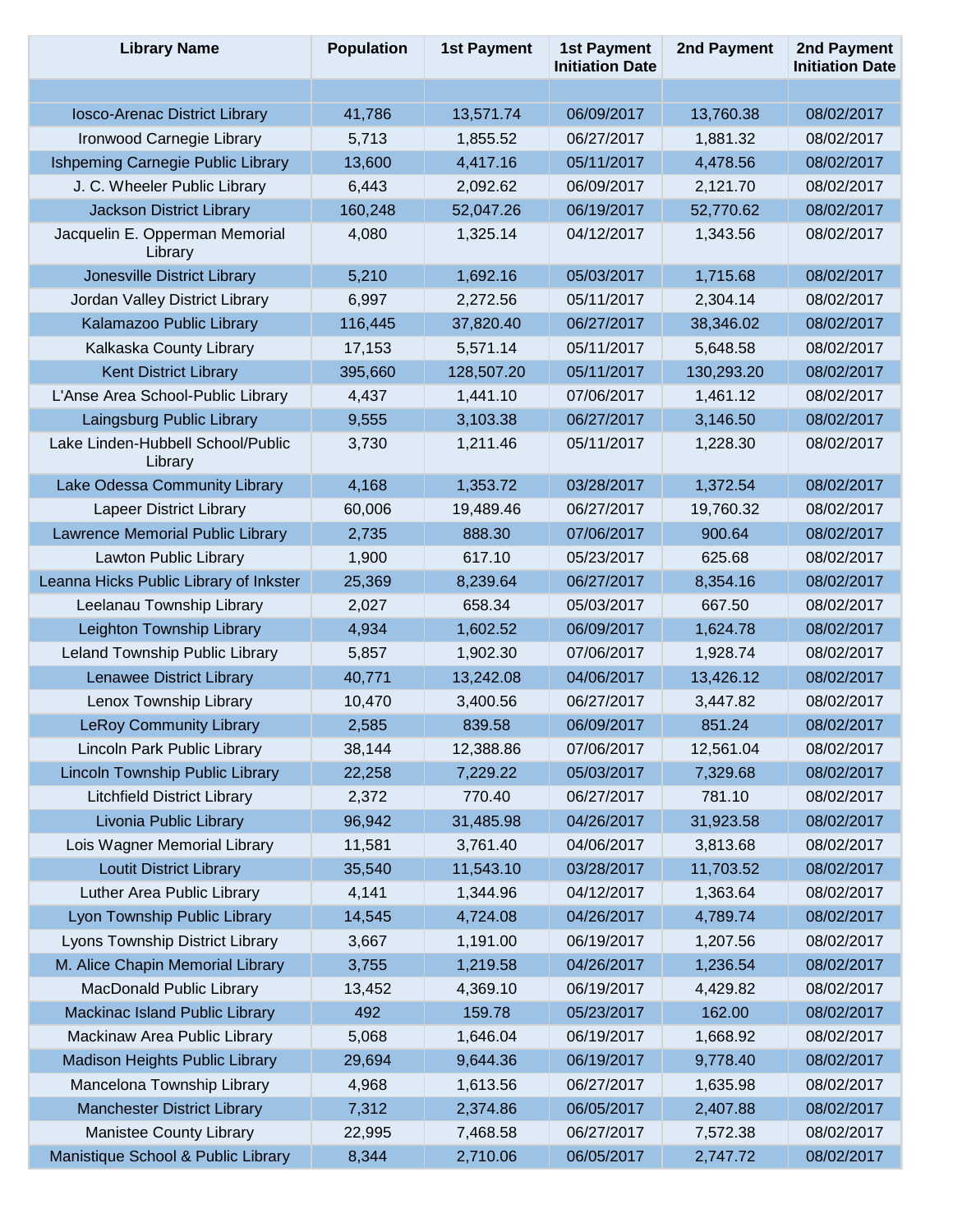| <b>Library Name</b>                              | <b>Population</b>                                                                                                             | <b>1st Payment</b> | <b>1st Payment</b><br><b>Initiation Date</b> | 2nd Payment | 2nd Payment<br><b>Initiation Date</b> |
|--------------------------------------------------|-------------------------------------------------------------------------------------------------------------------------------|--------------------|----------------------------------------------|-------------|---------------------------------------|
|                                                  |                                                                                                                               |                    |                                              |             |                                       |
| Maple Rapids Public Library                      | 3,335                                                                                                                         | 1,083.18           | 06/27/2017                                   | 1,098.22    | 08/02/2017                            |
| Marcellus Township Wood Memorial<br>Library      | 4,101                                                                                                                         | 1,331.96           | 04/06/2017                                   | 1,350.48    | 08/02/2017                            |
| <b>Marlette District Library</b>                 |                                                                                                                               |                    | 06/09/2017                                   | 1,725.88    | 08/02/2017                            |
| <b>Marshall District Library</b>                 |                                                                                                                               |                    | 05/23/2017                                   | 4,922.46    | 08/02/2017                            |
| <b>Mason County District Library</b>             | 5,241<br>1,702.22<br>14,948<br>4,854.98<br>28,646<br>9,303.98<br>18,393<br>5,973.88<br>5,160<br>1,675.92<br>5,841<br>1,897.10 |                    | 07/14/2017                                   | 9,433.28    | 08/02/2017                            |
| <b>Maud Preston Palenske Memorial</b><br>Library |                                                                                                                               |                    | 04/26/2017                                   | 6,056.92    | 08/02/2017                            |
| Mayville District Public Library                 |                                                                                                                               |                    | 05/23/2017                                   | 1,699.20    | 08/02/2017                            |
| <b>McBain Community Library</b>                  |                                                                                                                               |                    | 04/12/2017                                   | 1,923.46    | 08/02/2017                            |
| McMillan Township Library                        | 2,440                                                                                                                         | 792.48             | 05/03/2017                                   | 803.50      | 08/02/2017                            |
| <b>Melvindale Public Library</b>                 | 10,715                                                                                                                        | 3,480.14           | 06/05/2017                                   | 3,528.50    | 08/02/2017                            |
| Mendon Township Library                          | 4,730                                                                                                                         | 1,536.26           | 06/05/2017                                   | 1,557.60    | 08/02/2017                            |
| <b>Menominee County Library</b>                  | 14,384                                                                                                                        | 4,671.80           | 04/06/2017                                   | 4,736.72    | 08/02/2017                            |
| <b>Merrill District Library</b>                  | 3,433                                                                                                                         | 1,115.00           | 06/27/2017                                   | 1,130.50    | 08/02/2017                            |
| <b>Milan Public Library</b>                      | 17,511                                                                                                                        | 5,687.42           | 06/05/2017                                   | 5,766.46    | 08/03/2017                            |
| Milford Public Library                           | 15,736                                                                                                                        | 5,110.92           | 04/26/2017                                   | 5,181.94    | 08/03/2017                            |
| Millington Arbela District Library               | 7,424                                                                                                                         | 2,411.24           | 03/28/2017                                   | 2,444.76    | 08/03/2017                            |
| Missaukee District Library                       | 13,097                                                                                                                        | 4,253.80           | 06/09/2017                                   | 4,312.92    | 08/03/2017                            |
| Monroe County Library System                     | 149,955                                                                                                                       | 48,704.18          | 05/23/2017                                   | 49,381.08   | 08/03/2017                            |
| Montmorency County Public Libraries              | 9,765                                                                                                                         | 3,171.58           | 05/23/2017                                   | 3,215.66    | 08/03/2017                            |
| <b>Moore Public Library</b>                      | 5,072                                                                                                                         | 1,647.34           | 05/03/2017                                   | 1,670.24    | 08/03/2017                            |
| Morton Township Public Library                   | 6,634                                                                                                                         | 2,154.66           | 03/28/2017                                   | 2,184.60    | 08/03/2017                            |
| Mount Clemens Public Library                     | 22,857                                                                                                                        | 7,423.76           | 04/12/2017                                   | 7,526.94    | 08/03/2017                            |
| <b>Mulliken District Library</b>                 | 1,848                                                                                                                         | 600.20             | 07/06/2017                                   | 608.54      | 08/03/2017                            |
| Munising School Public Library                   | 9,623                                                                                                                         | 3,125.46           | 06/19/2017                                   | 3,168.90    | 08/03/2017                            |
| Muskegon Area District Library                   | 119,450                                                                                                                       | 38,796.40          | 06/27/2017                                   | 39,335.60   | 08/03/2017                            |
| Negaunee Public Library                          | 7,656                                                                                                                         | 2,486.60           | 04/26/2017                                   | 2,521.16    | 08/03/2017                            |
| New Buffalo Township Public Library              | 5,509                                                                                                                         | 1,789.26           | 06/05/2017                                   | 1,814.14    | 08/03/2017                            |
| Newaygo Area District Library                    | 6,834                                                                                                                         | 2,219.62           | 06/05/2017                                   | 2,250.46    | 08/03/2017                            |
| <b>Niles District Library</b>                    | 25,686                                                                                                                        | 8,342.60           | 04/06/2017                                   | 8,458.54    | 08/03/2017                            |
| North Adams Community Memorial<br>Library        | 4,469                                                                                                                         | 1,451.48           | 06/09/2017                                   | 1,471.66    | 08/03/2017                            |
| North Branch Township Library                    | 3,645                                                                                                                         | 1,183.86           | 06/27/2017                                   | 1,200.32    | 08/03/2017                            |
| Northfield Township Area Library                 | 8,354                                                                                                                         | 2,713.30           | 05/03/2017                                   | 2,751.02    | 08/03/2017                            |
| Northville District Library                      | 34,467                                                                                                                        | 11,194.60          | 06/05/2017                                   | 11,350.18   | 08/03/2017                            |
| Nottawa Township Library                         | 6,174                                                                                                                         | 2,005.26           | 06/09/2017                                   | 2,033.12    | 08/03/2017                            |
| Novi Public Library                              | 55,374                                                                                                                        | 17,985.02          | 05/23/2017                                   | 18,234.98   | 08/03/2017                            |
| Oak Park Public Library                          | 29,319                                                                                                                        | 9,522.56           | 06/27/2017                                   | 9,654.92    | 08/03/2017                            |
| Oakland County Research Library                  | 19                                                                                                                            | 6.16               | 06/27/2017                                   | 6.24        | 08/03/2017                            |
| <b>Ogemaw District Library</b>                   | 12,561                                                                                                                        | 4,079.70           | 04/06/2017                                   | 4,136.40    | 08/03/2017                            |
| Ontonagon Township Library                       | 3,679                                                                                                                         | 1,194.90           | 06/09/2017                                   | 1,211.50    | 08/03/2017                            |
| <b>Orion Township Public Library</b>             | 35,394                                                                                                                        | 11,495.68          | 06/19/2017                                   | 11,655.44   | 08/03/2017                            |
| Osceola Township School Public<br>Library        | 1,830                                                                                                                         | 594.36             | 07/06/2017                                   | 602.62      | 08/03/2017                            |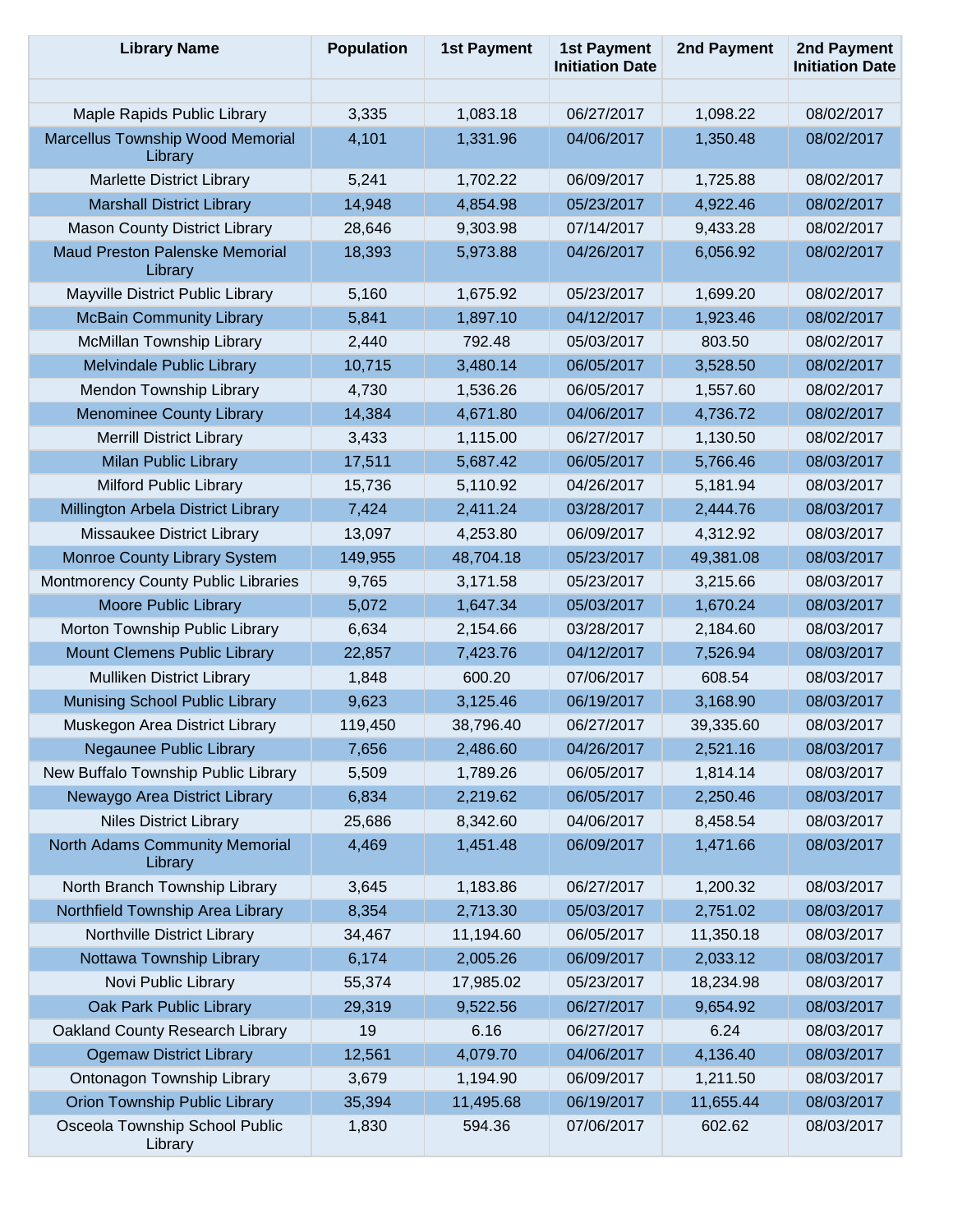| <b>Library Name</b>                             | <b>Population</b> | <b>1st Payment</b> | <b>1st Payment</b><br><b>Initiation Date</b> | 2nd Payment | 2nd Payment<br><b>Initiation Date</b> |
|-------------------------------------------------|-------------------|--------------------|----------------------------------------------|-------------|---------------------------------------|
| <b>Oscoda County Library</b>                    | 8,640             | 2,806.20           | 05/23/2017                                   | 2,845.20    | 08/03/2017                            |
| <b>Otsego County Library</b>                    | 24,164            | 7,848.26           | 06/27/2017                                   | 7,957.34    | 08/03/2017                            |
| <b>Otsego District Public Library</b>           | 14,230            | 4,621.78           | 06/05/2017                                   | 4,686.02    | 08/03/2017                            |
| <b>Ovid Public Library</b>                      | 5,305             | 1,723.02           | 06/19/2017                                   | 1,746.96    | 08/03/2017                            |
| <b>Oxford Public Library</b>                    | 20,526            | 6,666.68           | 06/05/2017                                   | 6,759.32    | 08/03/2017                            |
| <b>Parchment Community Library</b>              | 9,969             | 3,237.84           | 03/28/2017                                   | 3,282.84    | 08/03/2017                            |
| <b>Pathfinder Community Library</b>             | 6,341             | 2,059.50           | 06/19/2017                                   | 2,088.12    | 08/03/2017                            |
| Patmos Library                                  | 7,034             | 2,284.58           | 06/09/2017                                   | 2,316.32    | 08/03/2017                            |
| Paw Paw District Library                        | 13,579            | 4,410.34           | 05/03/2017                                   | 4,471.64    | 08/03/2017                            |
| Peninsula Community Library                     | 5,433             | 1,764.58           | 05/11/2017                                   | 1,789.10    | 08/03/2017                            |
| Pentwater Township Library                      | 1,939             | 629.76             | 04/12/2017                                   | 638.52      | 08/03/2017                            |
| Pere Marquette District Library                 | 8,833             | 2,868.88           | 03/28/2017                                   | 2,908.74    | 08/03/2017                            |
| Peter White Public Library                      | 36,441            | 11,835.74          | 06/09/2017                                   | 12,000.22   | 08/03/2017                            |
| Petoskey District Library                       | 14,568            | 4,731.56           | 05/03/2017                                   | 4,797.32    | 08/03/2017                            |
| <b>Pigeon District Library</b>                  | 6,654             | 2,161.16           | 06/19/2017                                   | 2,191.20    | 08/03/2017                            |
| <b>Pinckney Community Public Library</b>        | 11,503            | 3,736.08           | 06/09/2017                                   | 3,788.00    | 08/03/2017                            |
| <b>Pittsford Public Library</b>                 | 4,105             | 1,333.26           | 05/11/2017                                   | 1,351.80    | 08/03/2017                            |
| <b>Plymouth District Library</b>                | 36,656            | 11,905.56          | 06/27/2017                                   | 12,071.04   | 08/03/2017                            |
| Pontiac Public Library                          | 59,515            | 19,329.98          | 06/27/2017                                   | 19,598.64   | 08/03/2017                            |
| Port Austin Township Library                    | 5,033             | 1,634.66           | 04/12/2017                                   | 1,657.38    | 08/03/2017                            |
| <b>Portage District Library</b>                 | 52,170            | 16,944.38          | 06/27/2017                                   | 17,179.88   | 08/03/2017                            |
| Portage Lake District Library                   | 12,798            | 4,156.68           | 05/23/2017                                   | 4,214.44    | 08/03/2017                            |
| <b>Portland District Library</b>                | 13,912            | 4,518.50           | 06/05/2017                                   | 4,581.30    | 08/03/2017                            |
| Potterville-Benton Township District<br>Library | 5,413             | 1,758.08           | 05/23/2017                                   | 1,782.52    | 08/03/2017                            |
| Presque Isle District Library                   | 14,878            | 4,832.24           | 05/23/2017                                   | 4,899.40    | 08/03/2017                            |
| <b>Public Libraries of Saginaw</b>              | 124,690           | 40,498.30          | 04/12/2017                                   | 41,061.16   | 08/03/2017                            |
| <b>Putnam District Library</b>                  | 6,847             | 2,223.84           | 05/03/2017                                   | 2,254.74    | 08/03/2017                            |
| Rauchholz Memorial Library                      | 6,240             | 2,026.70           | 03/28/2017                                   | 2,054.86    | 08/03/2017                            |
| Rawson Memorial Library                         | 8,891             | 2,887.72           | 05/03/2017                                   | 2,927.84    | 08/03/2017                            |
| Ray Township Public Library                     | 3,739             | 1,214.38           | 05/23/2017                                   | 1,231.26    | 08/03/2017                            |
| <b>Reading Community Library</b>                | 5,376             | 1,746.08           | 05/03/2017                                   | 1,770.34    | 08/03/2017                            |
| Redford Township District Library               | 48,362            | 15,707.58          | 05/23/2017                                   | 15,925.88   | 08/03/2017                            |
| Reed City Area District Library                 | 8,543             | 2,774.68           | 05/23/2017                                   | 2,813.26    | 08/03/2017                            |
| <b>Reese Unity District Library</b>             | 5,523             | 1,793.82           | 06/05/2017                                   | 1,818.74    | 08/03/2017                            |
| Republic-Michigamme Public Library              | 1,508             | 489.78             | 06/09/2017                                   | 496.58      | 08/03/2017                            |
| Richfield Township Public Library               | 3,731             | 1,211.78           | 05/23/2017                                   | 1,228.64    | 08/03/2017                            |
| <b>Richland Community Library</b>               | 7,580             | 2,461.92           | 06/27/2017                                   | 2,496.12    | 08/03/2017                            |
| <b>Richland Township Library</b>                | 3,674             | 1,193.28           | 05/11/2017                                   | 1,209.86    | 08/03/2017                            |
| <b>Richmond Township Library</b>                | 882               | 286.46             | 06/27/2017                                   | 290.44      | 08/03/2017                            |
| <b>River Rapids District Library</b>            | 4,659             | 1,513.20           | 04/26/2017                                   | 1,534.22    | 08/03/2017                            |
| <b>River Rouge Public Library</b>               | 7,903             | 2,566.82           | 06/09/2017                                   | 2,602.50    | 08/03/2017                            |
| <b>Riverview Public Library</b>                 | 12,486            | 4,055.34           | 06/27/2017                                   | 4,111.70    | 08/03/2017                            |
| Rochester Hills Public Library                  | 100,485           | 32,636.72          | 03/28/2017                                   | 33,090.30   | 08/03/2017                            |
| Romeo District Library                          | 33,839            | 10,990.62          | 06/27/2017                                   | 11,143.38   | 08/03/2017                            |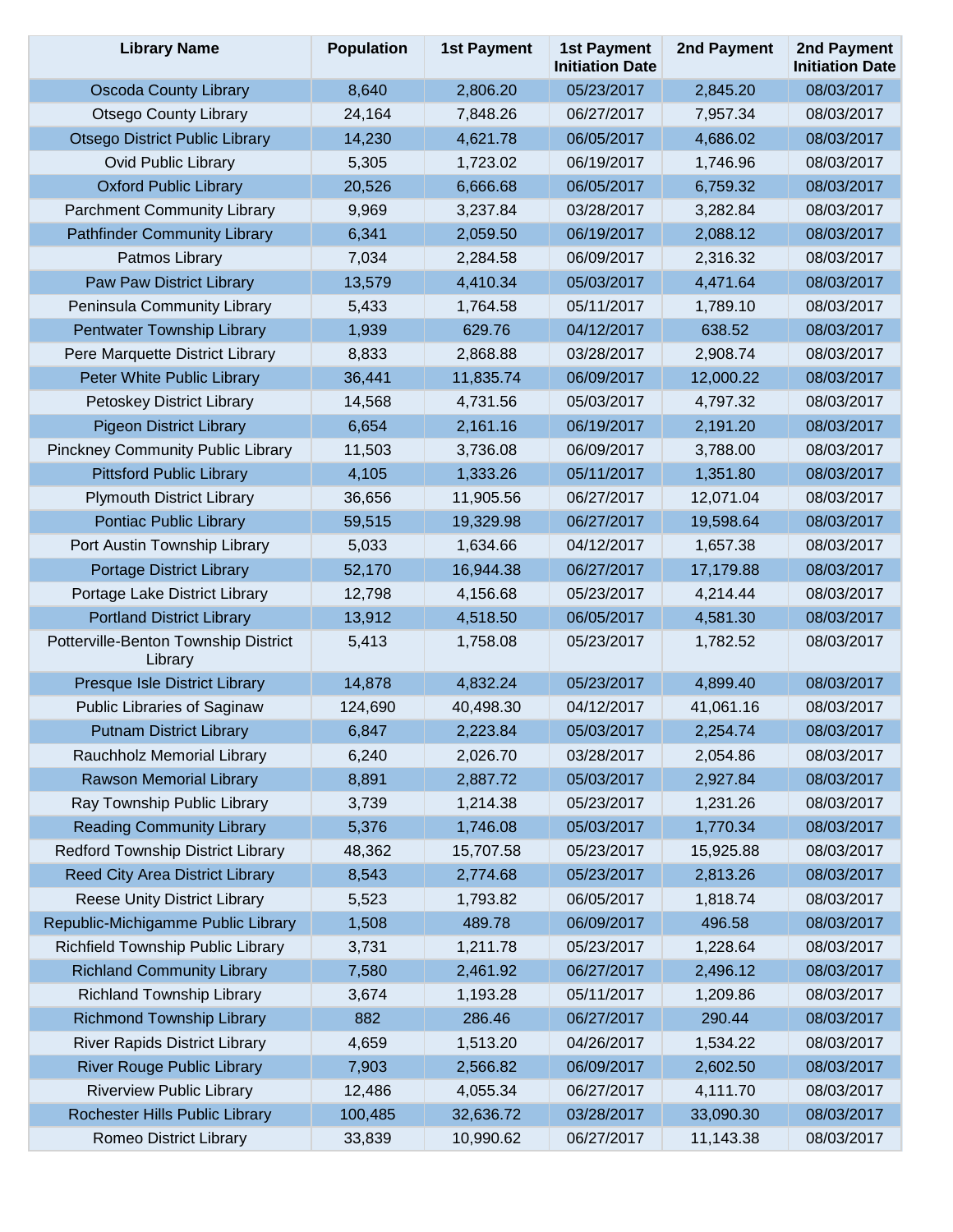| <b>Library Name</b>                    | <b>Population</b> | <b>1st Payment</b> | <b>1st Payment</b><br><b>Initiation Date</b> | 2nd Payment | 2nd Payment<br><b>Initiation Date</b> |
|----------------------------------------|-------------------|--------------------|----------------------------------------------|-------------|---------------------------------------|
| Romulus Public Library                 | 39,868            | 12,948.80          | 05/11/2017                                   | 13,128.76   | 08/03/2017                            |
| Roscommon Area District Library        | 6,295             | 2,044.56           | 03/28/2017                                   | 2,072.98    | 08/03/2017                            |
| <b>Roseville Public Library</b>        | 47,299            | 15,362.32          | 05/11/2017                                   | 15,575.84   | 08/03/2017                            |
| Royal Oak Public Library               | 57,236            | 18,589.78          | 06/19/2017                                   | 18,848.14   | 08/03/2017                            |
| Royal Oak Township Public Library      | 2,419             | 785.66             | 06/19/2017                                   | 796.58      | 08/03/2017                            |
| Ruth Hughes Memorial District Library  | 11,480            | 3,728.60           | 06/05/2017                                   | 3,780.42    | 08/03/2017                            |
| Saint Charles District Library         | 7,798             | 2,532.72           | 03/28/2017                                   | 2,567.92    | 08/03/2017                            |
| Saint Clair County Library System      | 160,312           | 52,068.04          | 06/27/2017                                   | 52,791.70   | 08/03/2017                            |
| Saint Clair Shores Public Library      | 59,715            | 19,394.94          | 06/19/2017                                   | 19,664.50   | 08/03/2017                            |
| Saint Ignace Public Library            | 4,434             | 1,440.12           | 05/03/2017                                   | 1,460.14    | 08/03/2017                            |
| Salem Township Library                 | 7,357             | 2,389.48           | 04/12/2017                                   | 2,422.70    | 08/03/2017                            |
| Salem-South Lyon District Library      | 16,753            | 5,441.24           | 05/03/2017                                   | 5,516.86    | 08/03/2017                            |
| <b>Saline District Library</b>         | 26,376            | 8,566.70           | 06/27/2017                                   | 8,685.76    | 08/03/2017                            |
| Sandusky District Library              | 7,103             | 2,306.98           | 05/11/2017                                   | 2,339.06    | 08/03/2017                            |
| <b>Sanilac District Library</b>        | 4,375             | 1,420.96           | 04/06/2017                                   | 1,440.70    | 08/03/2017                            |
| Saranac Public Library                 | 10,017            | 3,253.44           | 05/03/2017                                   | 3,298.64    | 08/03/2017                            |
| Saugatuck-Douglas District Library     | 5,101             | 1,656.76           | 06/09/2017                                   | 1,679.78    | 08/03/2017                            |
| <b>Schoolcraft Community Library</b>   | 3,775             | 1,226.08           | 04/06/2017                                   | 1,243.12    | 08/03/2017                            |
| Schultz-Holmes Memorial Library        | 7,272             | 2,361.88           | 06/19/2017                                   | 2,394.70    | 08/03/2017                            |
| Sebewaing Township Library             | 4,038             | 1,311.50           | 06/09/2017                                   | 1,329.72    | 08/03/2017                            |
| Seville Township Public Library        | 3,138             | 1,019.18           | 05/11/2017                                   | 1,033.36    | 08/03/2017                            |
| Shelby Area District Library           | 11,377            | 3,695.14           | 05/11/2017                                   | 3,746.50    | 08/03/2017                            |
| <b>Shelby Township Library</b>         | 73,804            | 23,970.94          | 04/12/2017                                   | 24,304.10   | 08/03/2017                            |
| Sherman Township Library               | 5,246             | 1,703.84           | 06/27/2017                                   | 1,727.52    | 08/03/2017                            |
| <b>Shiawassee District Library</b>     | 27,920            | 9,068.18           | 04/26/2017                                   | 9,194.22    | 08/03/2017                            |
| <b>Sleeper Public Library</b>          | 3,428             | 1,113.38           | 03/28/2017                                   | 1,128.86    | 08/03/2017                            |
| Sodus Township Library                 | 1,932             | 627.48             | 05/11/2017                                   | 636.20      | 08/03/2017                            |
| South Haven Memorial Library           | 8,386             | 2,723.70           | 06/27/2017                                   | 2,761.56    | 08/03/2017                            |
| Southfield Public Library              | 75,814            | 24,623.78          | 06/27/2017                                   | 24,966.00   | 08/03/2017                            |
| Southgate Veterans Memorial Library    | 30,047            | 9,759.02           | 06/27/2017                                   | 9,894.64    | 08/03/2017                            |
| Sparta Carnegie Township Library       | 9,110             | 2,958.84           | 05/03/2017                                   | 2,999.96    | 08/03/2017                            |
| <b>Spies Public Library</b>            | 9,645             | 3,132.60           | 04/12/2017                                   | 3,176.14    | 08/03/2017                            |
| <b>Spring Lake District Library</b>    | 18,260            | 5,930.70           | 06/27/2017                                   | 6,013.12    | 08/03/2017                            |
| Springfield Township Library           | 13,940            | 4,527.60           | 06/05/2017                                   | 4,590.52    | 08/03/2017                            |
| <b>Stair District Library</b>          | 4,046             | 1,314.10           | 05/11/2017                                   | 1,332.36    | 08/03/2017                            |
| <b>Sterling Heights Public Library</b> | 129,699           | 42,125.18          | 04/06/2017                                   | 42,710.64   | 08/03/2017                            |
| <b>Sturgis District Library</b>        | 17,937            | 5,825.78           | 06/27/2017                                   | 5,906.76    | 08/03/2017                            |
| <b>Sunfield District Library</b>       | 2,387             | 775.26             | 06/19/2017                                   | 786.04      | 08/03/2017                            |
| <b>Superior District Library</b>       | 40,841            | 13,264.82          | 06/27/2017                                   | 13,449.18   | 08/03/2017                            |
| <b>Surrey Township Public Library</b>  | 9,301             | 3,020.88           | 03/28/2017                                   | 3,062.86    | 08/03/2017                            |
| Suttons Bay-Bingham District Library   | 5,479             | 1,779.52           | 05/03/2017                                   | 1,804.26    | 08/03/2017                            |
| Tahquamenon Area Public Library        | 7,851             | 2,549.94           | 06/27/2017                                   | 2,585.38    | 08/03/2017                            |
| <b>Tamarack District Library</b>       | 10,250            | 3,329.10           | 07/06/2017                                   | 3,375.38    | 08/03/2017                            |
| <b>Taylor Community Library</b>        | 63,131            | 20,504.44          | 05/23/2017                                   | 20,789.40   | 08/03/2017                            |
| <b>Taymouth Township Library</b>       | 6,680             | 2,169.60           | 04/12/2017                                   | 2,199.76    | 08/03/2017                            |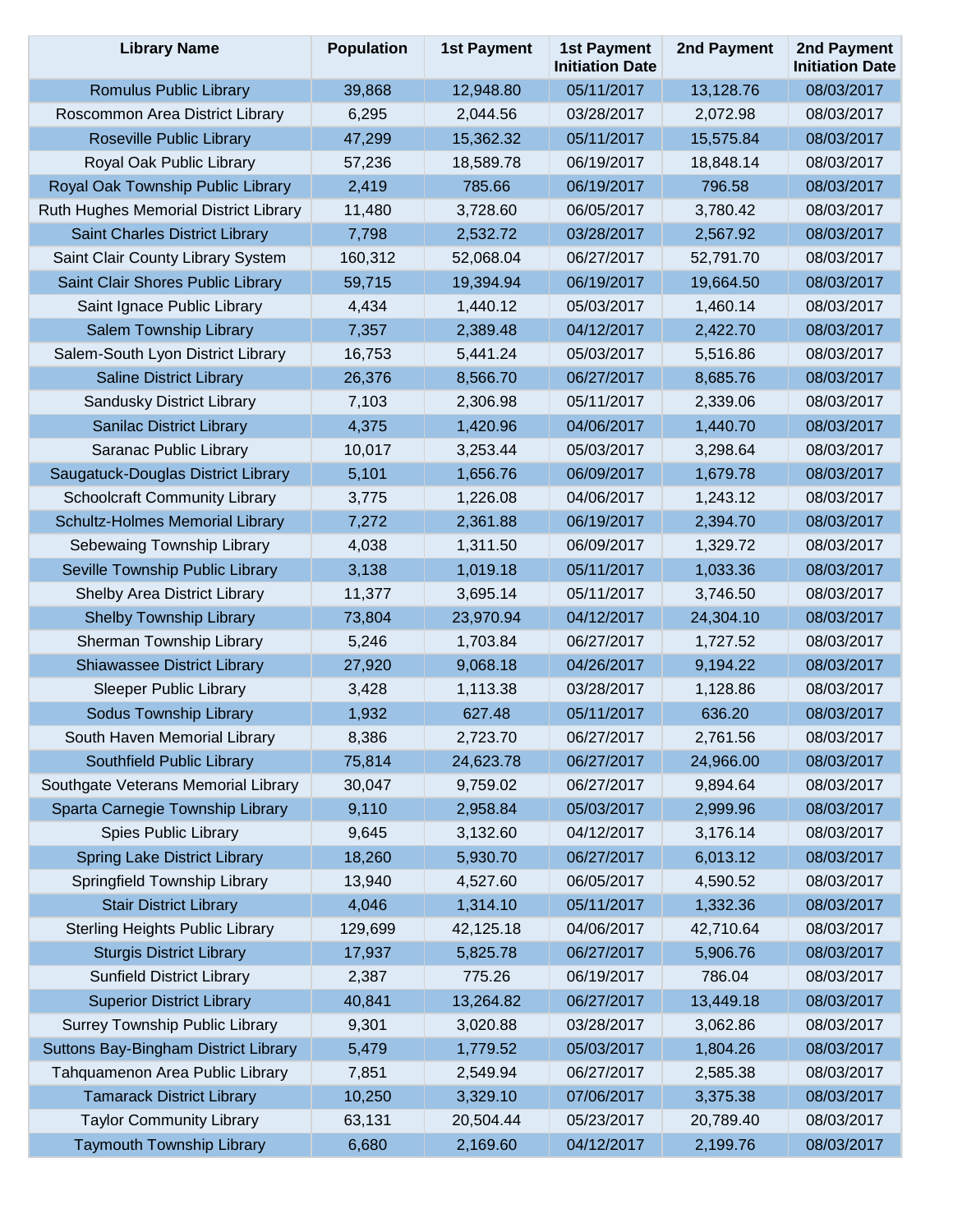| <b>Library Name</b>                                       | <b>Population</b> | <b>1st Payment</b> | <b>1st Payment</b><br><b>Initiation Date</b> | 2nd Payment | 2nd Payment<br><b>Initiation Date</b> |
|-----------------------------------------------------------|-------------------|--------------------|----------------------------------------------|-------------|---------------------------------------|
| <b>Tecumseh District Library</b>                          | 18,134            | 5,889.76           | 05/23/2017                                   | 5,971.62    | 08/03/2017                            |
| Tekonsha Township Public Library                          | 1,873             | 608.32             | 06/05/2017                                   | 616.78      | 08/03/2017                            |
| Theodore A. Cutler Memorial Library                       | 10,662            | 3,462.92           | 05/03/2017                                   | 3,511.06    | 08/03/2017                            |
| Thomas E. Fleschner Memorial Library                      | 6,033             | 1,959.46           | 05/23/2017                                   | 1,986.70    | 08/03/2017                            |
| Thomas Township Library                                   | 11,985            | 3,892.62           | 06/19/2017                                   | 3,946.72    | 08/03/2017                            |
| Thompson Home Public Library                              | 8,147             | 2,646.08           | 03/28/2017                                   | 2,682.84    | 08/03/2017                            |
| Thornapple Kellogg School and<br><b>Community Library</b> | 16,881            | 5,482.80           | 06/09/2017                                   | 5,559.00    | 08/03/2017                            |
| Three Oaks Township Public Library                        | 4,782             | 1,553.14           | 06/05/2017                                   | 1,574.74    | 08/03/2017                            |
| Three Rivers Public Library                               | 14,253            | 4,629.26           | 06/09/2017                                   | 4,693.58    | 08/03/2017                            |
| Timothy C. Hauenstein Reynolds<br><b>Township Library</b> | 9,714             | 3,155.02           | 06/19/2017                                   | 3,198.86    | 08/03/2017                            |
| Topinabee Public Library                                  | 1,312             | 426.12             | 06/05/2017                                   | 432.04      | 08/03/2017                            |
| <b>Traverse Area District Library</b>                     | 97,396            | 31,633.44          | 05/23/2017                                   | 32,073.08   | 08/03/2017                            |
| Trenton Veteran's Memorial Library                        | 72,726            | 23,620.82          | 04/12/2017                                   | 23,949.10   | 08/03/2017                            |
| <b>Troy Public Library</b>                                | 80,980            | 26,301.64          | 05/11/2017                                   | 26,667.18   | 08/03/2017                            |
| <b>Utica Public Library</b>                               | 4,757             | 1,545.02           | 06/05/2017                                   | 1,566.50    | 08/03/2017                            |
| Van Buren District Library                                | 44,265            | 14,376.90          | 03/28/2017                                   | 14,576.72   | 08/03/2017                            |
| Vermontville Township Library                             | 3,895             | 1,265.06           | 05/23/2017                                   | 1,282.64    | 08/03/2017                            |
| Vernon District Public Library                            | 4,614             | 1,498.58           | 06/05/2017                                   | 1,519.40    | 08/03/2017                            |
| <b>Vicksburg District Library</b>                         | 12,238            | 3,974.80           | 04/12/2017                                   | 4,030.04    | 08/03/2017                            |
| <b>Wakefield Public Library</b>                           | 2,156             | 700.24             | 05/03/2017                                   | 709.98      | 08/03/2017                            |
| <b>Waldron District Library</b>                           | 2,475             | 803.86             | 06/19/2017                                   | 815.02      | 08/03/2017                            |
| Walkerville Public/School Library                         | 1,968             | 639.18             | 06/19/2017                                   | 648.06      | 08/03/2017                            |
| <b>Walled Lake City Library</b>                           | 6,999             | 2,273.20           | 06/27/2017                                   | 2,304.80    | 08/03/2017                            |
| <b>Walton Erickson Public Library</b>                     | 9,514             | 3,090.06           | 06/19/2017                                   | 3,133.00    | 08/03/2017                            |
| <b>Warren Public Library</b>                              | 134,056           | 43,540.30          | 06/27/2017                                   | 44,145.44   | 08/03/2017                            |
| <b>Waterford Township Public Library</b>                  | 71,997            | 23,384.04          | 05/23/2017                                   | 23,709.04   | 08/03/2017                            |
| Watertown Township Library                                | 2,202             | 715.18             | 06/09/2017                                   | 725.12      | 08/03/2017                            |
| <b>Watervliet District Library</b>                        | 4,837             | 1,571.00           | 06/09/2017                                   | 1,592.84    | 08/03/2017                            |
| Wayne Public Library                                      | 17,593            | 5,714.06           | 04/12/2017                                   | 5,793.48    | 08/03/2017                            |
| West Bloomfield Township Public<br>Library                | 71,755            | 23,305.44          | 03/17/2017                                   | 23,629.34   | 08/03/2017                            |
| West Branch District Library                              | 9,138             | 2,967.94           | 03/28/2017                                   | 3,009.18    | 08/03/2017                            |
| <b>West Iron District Library</b>                         | 7,370             | 2,393.70           | 05/11/2017                                   | 2,426.98    | 08/03/2017                            |
| <b>Wheatland Township Library</b>                         | 2,913             | 946.10             | 04/12/2017                                   | 959.26      | 08/03/2017                            |
| <b>White Cloud Community Library</b>                      | 8,533             | 2,771.44           | 03/28/2017                                   | 2,809.96    | 08/03/2017                            |
| White Lake Community Library                              | 11,811            | 3,836.10           | 06/27/2017                                   | 3,889.42    | 08/03/2017                            |
| White Lake Township Library                               | 30,019            | 9,749.92           | 06/19/2017                                   | 9,885.42    | 08/03/2017                            |
| White Pigeon Township Library                             | 5,240             | 1,701.90           | 04/26/2017                                   | 1,725.56    | 08/03/2017                            |
| <b>White Pine District Library</b>                        | 10,014            | 3,252.46           | 04/12/2017                                   | 3,297.66    | 08/03/2017                            |
| Whitefish Township Community Library                      | 575               | 186.74             | 06/19/2017                                   | 189.34      | 08/03/2017                            |
| <b>Willard Public Library</b>                             | 89,779            | 29,159.50          | 04/12/2017                                   | 29,564.76   | 08/03/2017                            |
| William P. Faust Public Library of<br>Westland            | 84,094            | 27,313.04          | 04/06/2017                                   | 27,692.64   | 08/03/2017                            |